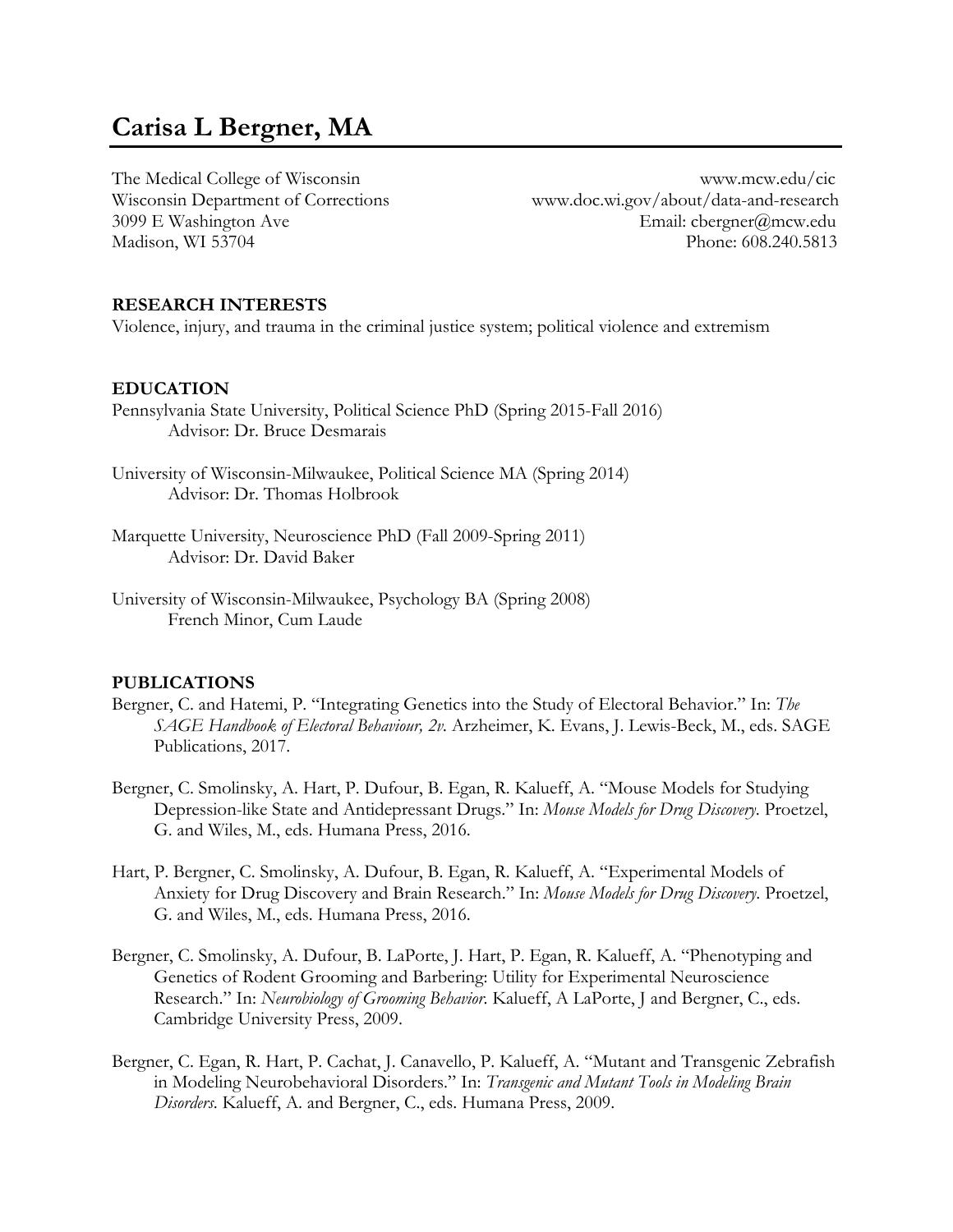- Cachat, J. Canavello, P. Elegante, M. Bartels, B. Hart, P. Bergner, C. Egan, R. Duncan, A. Tien, D. Chung, A. Wong, K. Goodspeed, J. Grimes, C. Elkhayat, S. Suciu, C. Rosenberg, M. Chung, K. Kadri, F. Roy, S. Gaikwad, S. Stewart, A. Zapolsky, I. Gilder, T. Mohnot, S. Beeson, E. Tan, J. Amri, H. Zukowska, Z. Glasgow, E. Soignier, R. Kalueff, A. "Modeling Withdrawal Syndrome in Zebrafish." *Behavioural Brain Research*, 2009.
- Egan, R. Bergner, C. Hart, P. Cachat, J. Canavello, P. Elegante, M. Elkhayat, S. Bartels, B. Tien, A. Tien, D. Mohnot, S. Beeson, E. Glasgow, E. Amri, H. Zukowska, Z. Kalueff, A. "Understanding Behavioral and Physiological Phenotypes of Stress and Anxiety in Zebrafish." *Behavioural Brain Research*, 2009.
- Egan, R. Smolinsky, A. Bergner, C. Hart, P. Kalueff, A. "Hybridizing Experimental Paradigms to Increase High Throughput of Neurobehavioral Data." In: *Translational Neuroscience and its Advancement of Animal Research Ethics*. Warnick, J. and Kalueff, A., eds. Nova Science, 2009.
- Egan, R. Bergner, C. Hart, P. LaPorte, J. Kalueff, A. "Genetic Animal Models of Anxiety." In: *Transgenic and Mutant Tools in Modeling Brain Disorders*. Kalueff, A. and Bergner, C., eds. Humana Press, 2009.
- Hart, P. Bergner, C. Egan, R. LaPorte, J. Kalueff, A. "Analysis of Behavioral Perseveration in Experimental Animal Models." In: *Translational Neuroscience and its Advancement of Animal Research Ethics*. Warnick, J. and Kalueff, A., eds. Nova Science, 2009.
- LaPorte, J. Egan, R. Hart, P. Bergner, C. Cachat, J. Canavello, P. Kalueff, A. "Qui Non Profit, Deficit: Experimental Models for 'Integrative' Research of Affective Disorders." *Journal of Affective Disorders*, 2009.
- Smolinsky, A. Bergner, C. LaPorte, J. Kalueff, A. "Analysis of Grooming Behavior and its Utility in Studying Animal Stress, Anxiety, and Depression." In: *Mouse Models of Mood and Anxiety Disorders*. Gould, T., ed. Humana Press, 2009.
- Smolinsky, A. Bergner, C. Hart, P. Egan, R. Kalueff, A. "The Utility of Genetically Modified Animals in Modeling OCD-Spectrum Disorders." In: *Transgenic and Mutant Tools in Modeling Brain Disorders*. Kalueff, A. and Bergner, C., eds. Humana Press, 2009.

# **BOOKS**

- *Neurobiology of Grooming Behavior*. Kalueff, A. LaPorte, J. and Bergner, C., eds. Cambridge University Press, 2009.
- *Transgenic and Mutant Tools in Modeling Brain Disorders*. Kalueff, A. and Bergner, C., eds. Humana Press, 2009.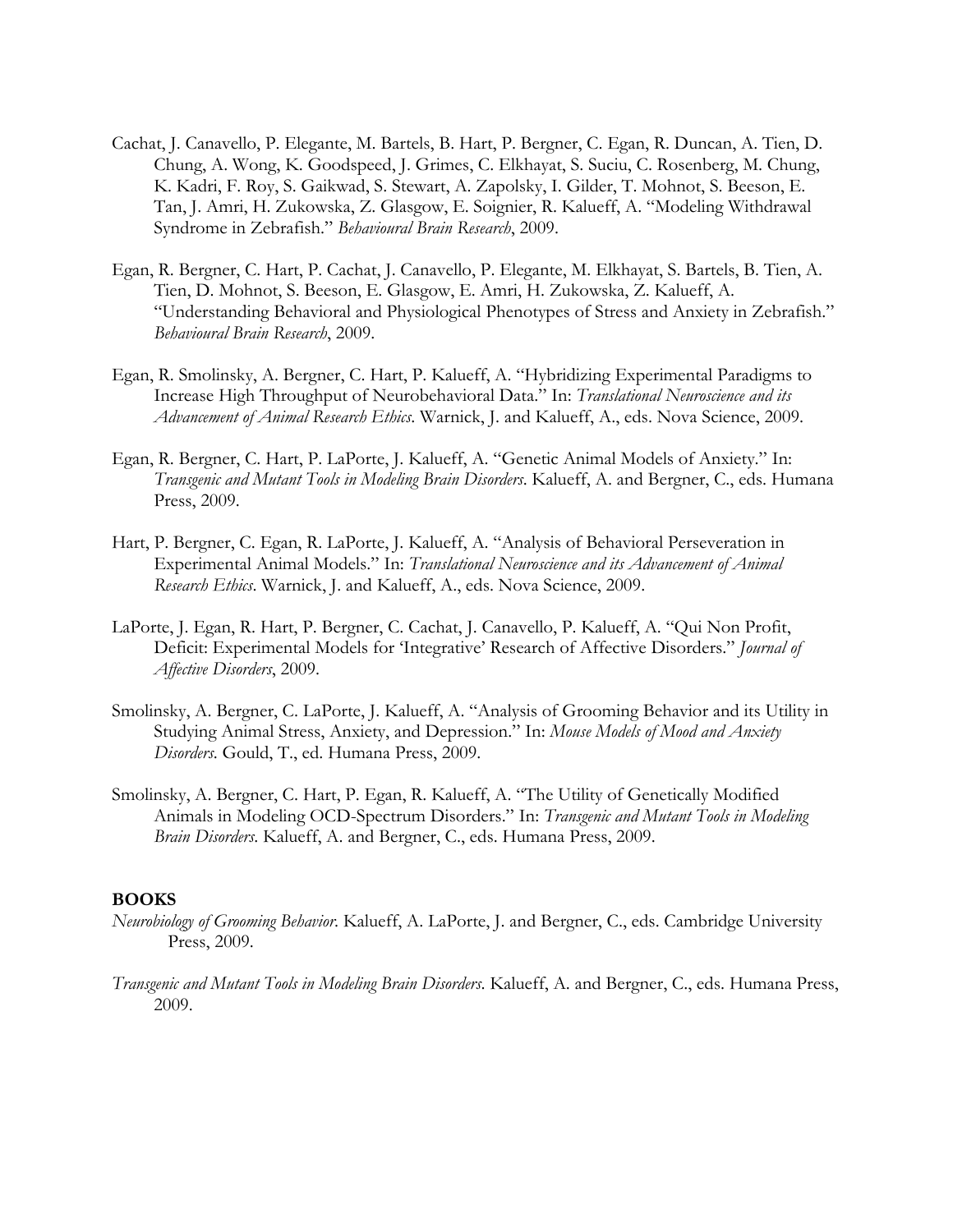## **WORKS IN PROGRESS**

Bergner, C., Baumgart, Z., Jones, M. "Explaining Sex Offender Recidivism." *In progress.*

Bergner, C., Desmarais, B., Hird, J. "The Scientific Basis of Policy Support and Activism: Experimental Evidence." *In progress*.

# **RESEARCH EXPERIENCE**

- The Medical College of Wisconsin, Wisconsin Department of Corrections (Fall 2016-Present) Statistician & Research Analyst-Adv Studied violence and injury in criminal justice involved populations
- Pennsylvania State University, Department of Political Science (Spring 2016-Fall 2016) Research Assistant Examined the influence of scientific data in policy formation
- Pennsylvania State University, Department of Political Science (Spring 2015-Fall 2016) Research Assistant Analyzed data on the psychological and neurobiological bases of political behavior
- Marquette University, Department of Biological Sciences (Fall 2009-Spring 2011) Research Assistant Designed, conducted, and analyzed research on the neurobiology of behavior
- Georgetown University, Department of Physiology and Biophysics (Spring 2008-Fall 2009) Research Assistant Designed, conducted, and analyzed research on the neurobiology of behavior

# **TEACHING EXPERIENCE**

- Pennsylvania State University, Department of Political Science (Fall 2016) Lecturer: Psychology of Terrorism, Political Psychology
- University of Wisconsin-Milwaukee, Department of Political Science (Spring 2013-Spring 2014) Lecturer: International Law, Teaching Assistant: International Political Economy
- Marquette University, Department of Biological Sciences (Fall 2009-Spring 2011) Teaching Assistant: Gross Anatomy, Human Anatomy

## **GRANTS AND AWARDS**

- Pennsylvania State University Summer Graduate Research Award (Summer 2015) Competitive departmental financial award for summer research
- Pennsylvania State University Graduate Scholar Award (Spring 2015-Fall 2016) Enhanced stipend for duration of graduate studies